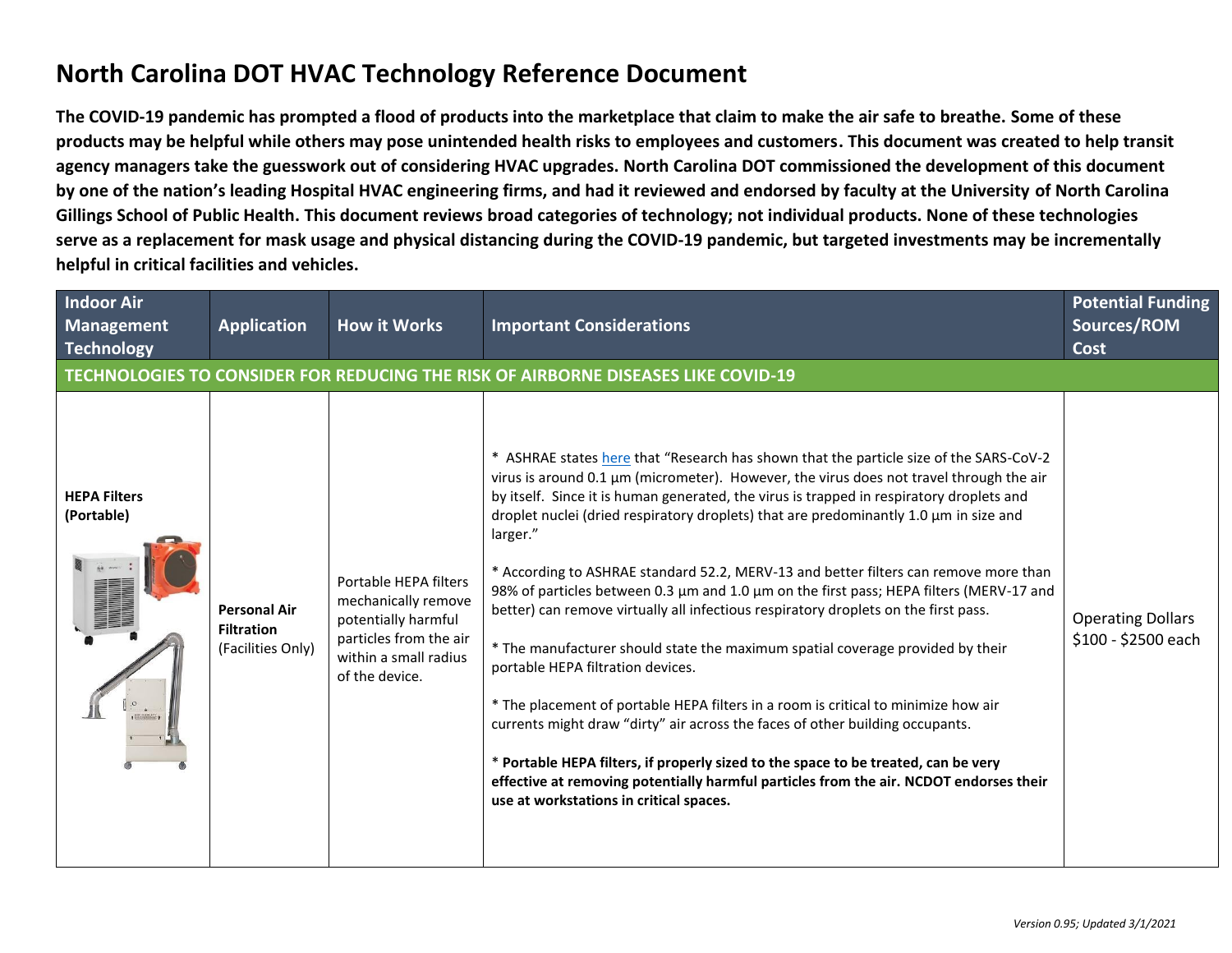| <b>Indoor Air</b><br>Management<br>Technology            | <b>Application</b>                                                     | <b>How it Works</b>                                                                                                                                                                | <b>Important Considerations</b>                                                                                                                                                                                                                                                                                                                                                                                                                                                                                                                                                                                                                                                                                                                                                                                                                                                                                                                                                                                                                                                                                                                                                                                                                                                                                                                                                                                                                                                                                                                                                                                                                                                                                                   | <b>Potential Funding</b><br>Sources/ROM<br><b>Cost</b> |
|----------------------------------------------------------|------------------------------------------------------------------------|------------------------------------------------------------------------------------------------------------------------------------------------------------------------------------|-----------------------------------------------------------------------------------------------------------------------------------------------------------------------------------------------------------------------------------------------------------------------------------------------------------------------------------------------------------------------------------------------------------------------------------------------------------------------------------------------------------------------------------------------------------------------------------------------------------------------------------------------------------------------------------------------------------------------------------------------------------------------------------------------------------------------------------------------------------------------------------------------------------------------------------------------------------------------------------------------------------------------------------------------------------------------------------------------------------------------------------------------------------------------------------------------------------------------------------------------------------------------------------------------------------------------------------------------------------------------------------------------------------------------------------------------------------------------------------------------------------------------------------------------------------------------------------------------------------------------------------------------------------------------------------------------------------------------------------|--------------------------------------------------------|
|                                                          |                                                                        |                                                                                                                                                                                    | TECHNOLOGIES TO CONSIDER FOR REDUCING THE RISK OF AIRBORNE DISEASES LIKE COVID-19                                                                                                                                                                                                                                                                                                                                                                                                                                                                                                                                                                                                                                                                                                                                                                                                                                                                                                                                                                                                                                                                                                                                                                                                                                                                                                                                                                                                                                                                                                                                                                                                                                                 |                                                        |
| <b>Higher MERV rated</b><br>or HEPA filters<br>(In-line) | <b>Filtration</b><br><b>Efficiency</b><br>(Facilities and<br>Vehicles) | MERV-13 and higher<br>rated filters,<br>including HEPA filters<br>(MERV-17 and 18),<br>mechanically remove<br>a vast majority of<br>potentially harmful<br>particles from the air. | * Higher MERV rated filters are a reliable way of removing potentially infectious<br>particles from the air. Any upgrade – even from a MERV-6 to a MERV-7 filter – can be<br>beneficial.<br>* ASHRAE states here that "Research has shown that the particle size of the SARS-CoV-2<br>virus is around $0.1 \mu m$ (micrometer). However, the virus does not travel through the air<br>by itself. Since it is human generated, the virus is trapped in respiratory droplets and<br>droplet nuclei (dried respiratory droplets) that are predominantly 1.0 $\mu$ m in size and<br>larger."<br>* According to ASHRAE standard 52.2, MERV-13 and better filters can remove more than<br>98% of particles between 0.3 µm and 1.0 µm on the first pass; HEPA filters (MERV-17 and<br>better) can remove more than 99.97% of particles 0.3 µm in size on the first pass.<br>* According to ASHRAE, "HEPA filters may not be an appropriate option for some into<br>HVAC systems due to high pressure drops and the likelihood that systems will need new<br>filter racks to allow sufficient sealing to prevent filter bypass"- check with your HVAC<br>provider to evaluate feasibility, airflow reductions due to pressure drops, and potential<br>noise concerns.<br>* In-Line HEPA filters, if properly sized to the HVAC system, can be very effective at<br>removing potentially harmful particles from the air. NCDOT endorses their use in<br>critical facility spaces and vehicles. NCDOT recommends working with your HVAC<br>contractor and/or vehicle manufacturer to determine the highest MERV rated filter<br>than can be used without putting unacceptable strain on your HVAC equipment and/or<br>voiding its warranty. | Operating/Capital<br>\$30 - \$400 each                 |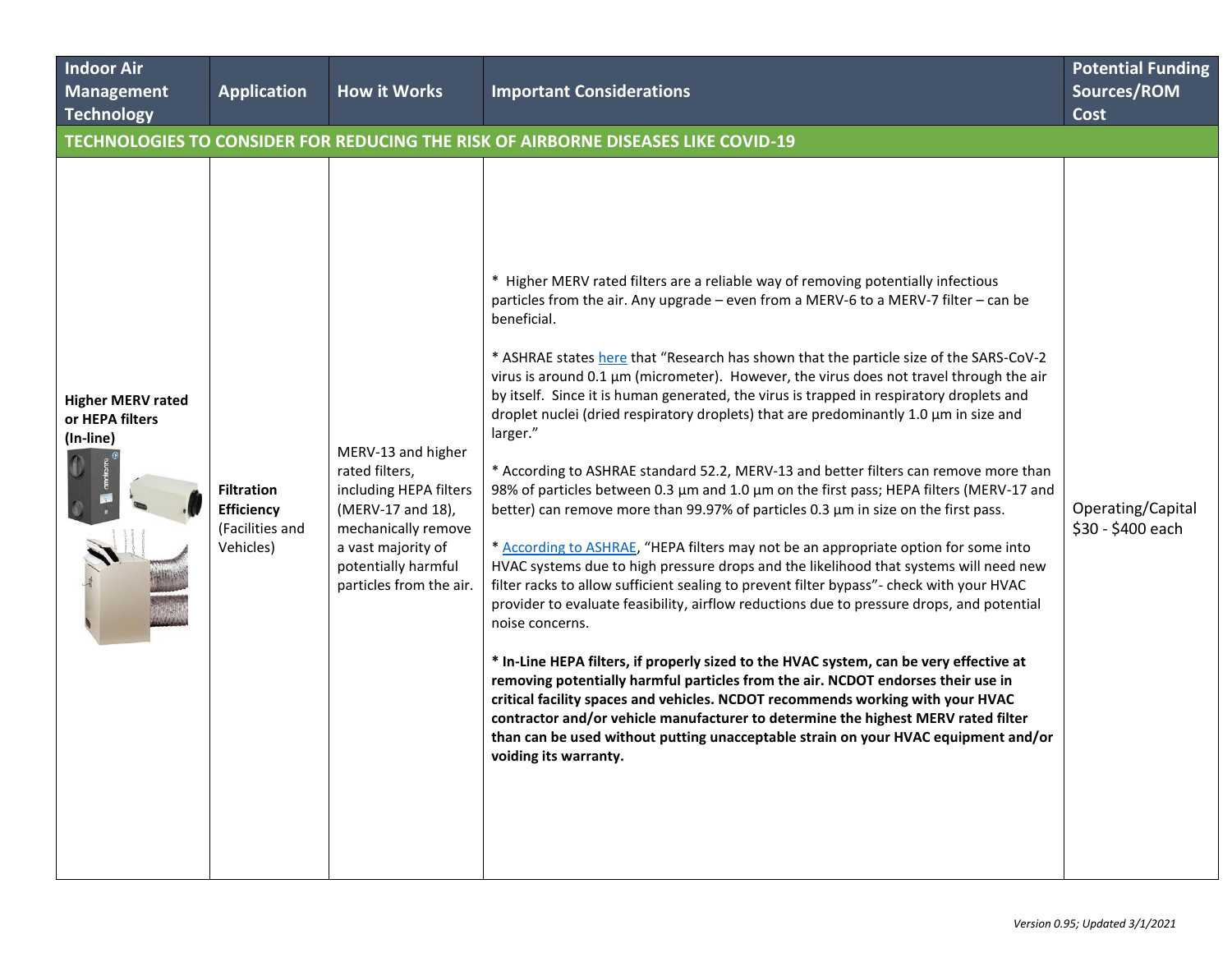| <b>Indoor Air</b><br><b>Management</b><br><b>Technology</b>     | <b>Application</b>                                          | <b>How it Works</b>                                                                                                                                                                                                                             | <b>Important Considerations</b>                                                                                                                                                                                                                                                                                                                                                                                                                                                                                                                                                                                                                                                                                                                                                                                                                                                                                                                                                                                                                                                                                                                                                                                                                                                                                                                                                                                                                                                                                                                                                                                                                                                                                                                                                                                                                                                                                                                                                                                                                                                                                                                                                                                                                                                                                                                                                                                                                                                                                                                                                                              | <b>Potential Funding</b><br>Sources/ROM<br><b>Cost</b> |
|-----------------------------------------------------------------|-------------------------------------------------------------|-------------------------------------------------------------------------------------------------------------------------------------------------------------------------------------------------------------------------------------------------|--------------------------------------------------------------------------------------------------------------------------------------------------------------------------------------------------------------------------------------------------------------------------------------------------------------------------------------------------------------------------------------------------------------------------------------------------------------------------------------------------------------------------------------------------------------------------------------------------------------------------------------------------------------------------------------------------------------------------------------------------------------------------------------------------------------------------------------------------------------------------------------------------------------------------------------------------------------------------------------------------------------------------------------------------------------------------------------------------------------------------------------------------------------------------------------------------------------------------------------------------------------------------------------------------------------------------------------------------------------------------------------------------------------------------------------------------------------------------------------------------------------------------------------------------------------------------------------------------------------------------------------------------------------------------------------------------------------------------------------------------------------------------------------------------------------------------------------------------------------------------------------------------------------------------------------------------------------------------------------------------------------------------------------------------------------------------------------------------------------------------------------------------------------------------------------------------------------------------------------------------------------------------------------------------------------------------------------------------------------------------------------------------------------------------------------------------------------------------------------------------------------------------------------------------------------------------------------------------------------|--------------------------------------------------------|
|                                                                 |                                                             |                                                                                                                                                                                                                                                 | TECHNOLOGIES TO CONSIDER FOR REDUCING THE RISK OF AIRBORNE DISEASES LIKE COVID-19                                                                                                                                                                                                                                                                                                                                                                                                                                                                                                                                                                                                                                                                                                                                                                                                                                                                                                                                                                                                                                                                                                                                                                                                                                                                                                                                                                                                                                                                                                                                                                                                                                                                                                                                                                                                                                                                                                                                                                                                                                                                                                                                                                                                                                                                                                                                                                                                                                                                                                                            |                                                        |
| <b>Ionization Devices</b><br>(In-line and<br>UL 2998 certified) | <b>Filtration</b><br><b>Efficiency</b><br>(Facilities Only) | In-line ionizing<br>devices use static<br>electricity to get<br>smaller particles (like<br>a respiratory droplet)<br>to stick to larger<br>particles (like a piece<br>of dust) so they can<br>be more easily<br>captured in filter<br>material. | * Because ionization devices incrementally improve filtration efficiency, they are most<br>useful in facilities where MERV-13 (or better) filters are not feasible. Transit vehicle air<br>change rates are likely high enough to negate benefits provided by an ionization device.<br>* The highest-rated MERV filter practicable should be used in conjunction with this<br>technology to maximize its health benefits and serve as a fail-safe (to the degree<br>possible). Filters used in conjunction with ionizing devices should be sealed at the edges<br>so no air can bypass the filter media.<br>* According to ASHRAE, there are many variations of this technology, and "studies of<br>ionizers have shown results ranging from no benefit to some benefit for acute health<br>symptoms."<br>* Claims that these devices can safely kill microbes (bacteria, fungus, and virus) require<br>further study.<br>* Some of these devices can generate ozone as a byproduct of operations. ASHRAE has<br>taken a position that devices that generate any level of ozone should be avoided:<br>"Studies of ionizers have shown results ranging from no benefit to some benefit for<br>acute health symptoms Negative health effects arise from exposure to ozone and its<br>reaction products. Consequently, devices that use the reactivity of ozone for cleaning the<br>air should not be used in occupied spaces. Extreme caution is warranted when using<br>devices in which ozone is not used for the purpose of air cleaning but is emitted<br>unintentionally during the air-cleaning process as a by-product of their operation."<br>* Devices with UL 2998 certification were evaluated according to industry standards and<br>determined to produce virtually zero ozone during their operation.<br>* According the CDC, the "needlepoint bi-polar ionization [variant] has a less-<br>documented track record in regards to cleaning/disinfecting large and fast volumes of<br>moving air within heating, ventilation, and air conditioning (HVAC) systems. [This<br>technology] is still considered by many to be an 'emerging technology." ASHRAE also<br>states "Convincing scientifically-rigorous, peer-reviewed studies do not currently exist on<br>this emerging technology; manufacturer data should be carefully considered."<br>* NCDOT supports the use of ionization devices only with UL 2998 certification and<br>where MERV-13 and higher rated filters are not possible, though the highest practical<br>MERV filters should be used in conjunction with this technology. | Capital<br>\$250 - \$1200 each                         |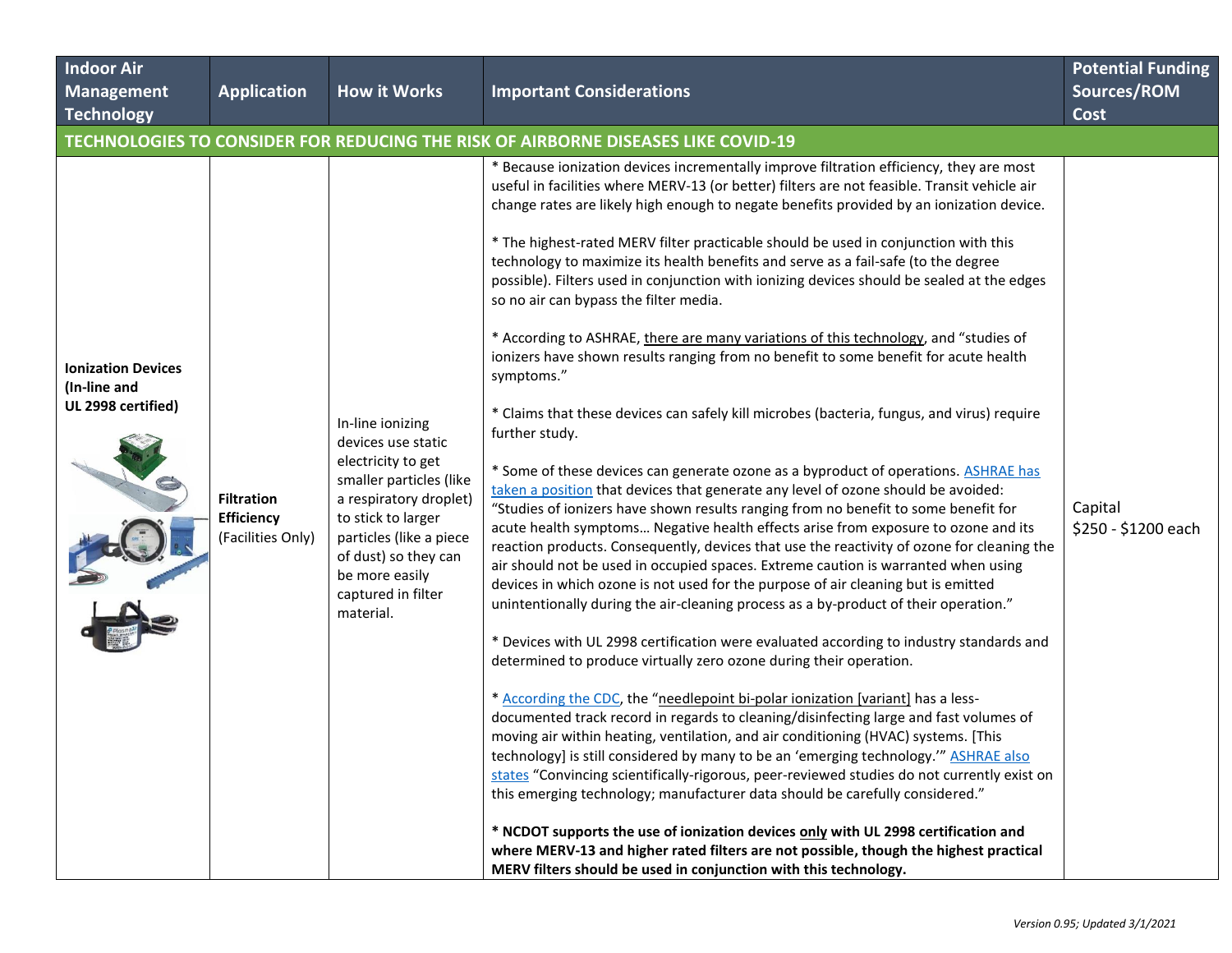| <b>Indoor Air</b><br><b>Management</b><br><b>Technology</b>                        | <b>Application</b>                                         | <b>How it Works</b>                                                                                                                                                                                                                   | <b>Important Considerations</b>                                                                                                                                                                                                                                                                                                                                                                                                                                                                                                                                                                                                                                                                                                                                                                                                                                                                                                                                                                                                                                                                                                                                                 | <b>Potential Funding</b><br>Sources/ROM<br><b>Cost</b> |
|------------------------------------------------------------------------------------|------------------------------------------------------------|---------------------------------------------------------------------------------------------------------------------------------------------------------------------------------------------------------------------------------------|---------------------------------------------------------------------------------------------------------------------------------------------------------------------------------------------------------------------------------------------------------------------------------------------------------------------------------------------------------------------------------------------------------------------------------------------------------------------------------------------------------------------------------------------------------------------------------------------------------------------------------------------------------------------------------------------------------------------------------------------------------------------------------------------------------------------------------------------------------------------------------------------------------------------------------------------------------------------------------------------------------------------------------------------------------------------------------------------------------------------------------------------------------------------------------|--------------------------------------------------------|
|                                                                                    |                                                            |                                                                                                                                                                                                                                       | TECHNOLOGIES TO CONSIDER FOR REDUCING THE RISK OF AIRBORNE DISEASES LIKE COVID-19                                                                                                                                                                                                                                                                                                                                                                                                                                                                                                                                                                                                                                                                                                                                                                                                                                                                                                                                                                                                                                                                                               |                                                        |
| <b>Upper Room</b><br><b>Ultraviolet</b><br>Germicidal<br><b>Irradiation (UVGI)</b> | <b>Air Cleaning</b><br>(Disinfection)<br>(Facilities Only) | Upper room UVGI<br>devices create an<br>irradiation zone with<br>UV-C light (200 to<br>280 nm) in high-<br>ceiling areas that can<br>slowly disinfect air as<br>it is naturally cycled<br>to/from the ceiling<br>area via convection. | * The CDC recommends upper room UVGI "as a supplement to help inactivate SARS-CoV-<br>2, especially if options for increasing room ventilation are limited."<br>* The CDC stated in their 2009 publication, <i>Environmental Control for Tuberculosis</i> ,<br>"when mechanical ventilation is increased in a room where an upper-room UVGI system<br>has been deployed, the effectiveness of the UVGI system may be reduced because the<br>residence time of the [pathogen] in the irradiated zone decreases."<br>* UV-C light is harmful to human tissues; therefore, upper room UVGI devices must be<br>installed at the proper height within a room, as mentioned in this NIH Journal.<br>* Upper room UVGI should not be confused with other UV light technologies described in<br>this document.<br>* Based on <b>ASHRAE's advice</b> , NCDOT suggests this technology will only add significant<br>value in facility spaces where mechanical ventilation and filtration is limited, and<br>should only be used in spaces where walls and ceilings have low UV reflectivity. NCDOT<br>does not recommend upper room UVGI in vehicles where significant air changes occur. | Capital<br>\$1000 - \$2000 each                        |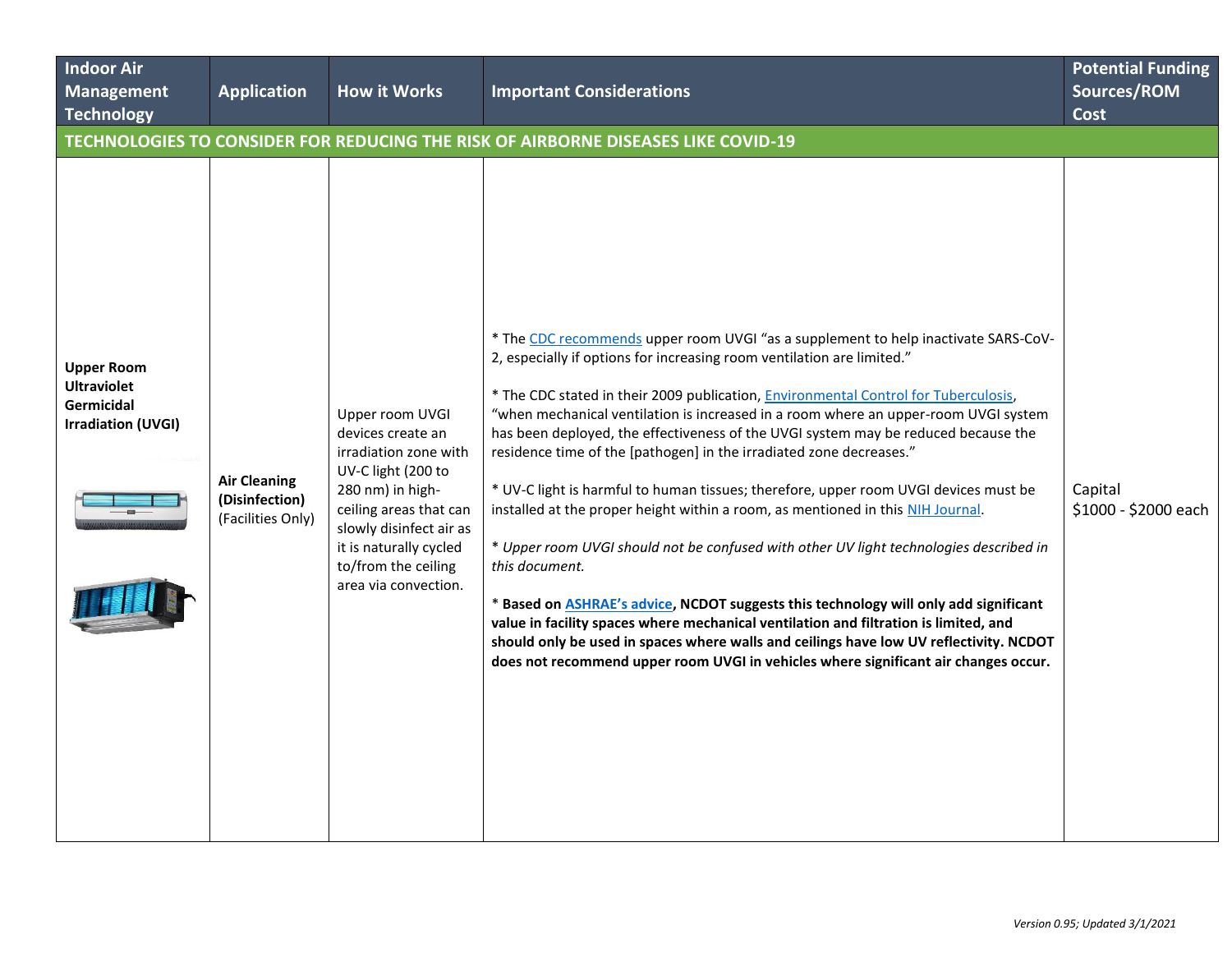| <b>Indoor Air</b><br><b>Management</b><br>Technology                                                   | <b>Application</b>                                         | <b>How it Works</b>                                                                                                                                                                                                    | <b>Important Considerations</b>                                                                                                                                                                                                                                                                                                                                                                                                                                                                                                                                                                                                                                                                                                                                                                                                                                                                                                                                                                                                                                                                                                                                                                                                                                                                                             |  |
|--------------------------------------------------------------------------------------------------------|------------------------------------------------------------|------------------------------------------------------------------------------------------------------------------------------------------------------------------------------------------------------------------------|-----------------------------------------------------------------------------------------------------------------------------------------------------------------------------------------------------------------------------------------------------------------------------------------------------------------------------------------------------------------------------------------------------------------------------------------------------------------------------------------------------------------------------------------------------------------------------------------------------------------------------------------------------------------------------------------------------------------------------------------------------------------------------------------------------------------------------------------------------------------------------------------------------------------------------------------------------------------------------------------------------------------------------------------------------------------------------------------------------------------------------------------------------------------------------------------------------------------------------------------------------------------------------------------------------------------------------|--|
|                                                                                                        |                                                            |                                                                                                                                                                                                                        | TECHNOLOGIES THAT ARE HELPFUL FOR OVERALL AIR QUALITY, BUT NOT REDUCING THE RISK OF AIRBORNE DISEASES LIKE COVID-19                                                                                                                                                                                                                                                                                                                                                                                                                                                                                                                                                                                                                                                                                                                                                                                                                                                                                                                                                                                                                                                                                                                                                                                                         |  |
| <b>Humidification and</b><br><b>Dehumidification</b><br><b>Devices (Portable</b><br>and HVAC In-line)  | <b>Humidity</b><br><b>Regulation</b><br>(Facilities Only)  | Humidification<br>devices add water<br>vapor or steam into<br>the air to increase its<br>relative humidity.<br>Dehumidification<br>devices remove<br>water vapor from the<br>air to decrease its<br>relative humidity. | * There is no specific humidity target for indoor spaces during the COVID-19 pandemic.<br>* According to the CDC, SARS-CoV-2 "is more stable at low-temperature and low-<br>humidity conditions, whereas warmer temperature and higher humidity shortened half-<br>life."<br>* However, ASHRAE' Position Document on Infectious Aerosols states that for an indoor<br>space, "scientific literature generally reflects the most unfavorable survival for<br>microorganisms when the RH [Relative Humidity] is between 40% and 60%studies<br>showed that RH below 40% is associated with three factors that increase infections." This<br>ASHRAE document further illustrates the optimum RH zone and a variety of health<br>considerations including the risk of mold or fungal growth above 60% RH.<br>* Building envelope construction is critical. Analysis of the building envelope is<br>recommended prior to implementing added humidification to avoid mold growth.<br>* Targeting the proper humidity range for a space will be beneficial for general indoor<br>air quality, however, airborne disease transmission can occur regardless of humidity<br>levels. Therefore, NCDOT does not support the adjustment of humidity in a space as a<br>means of reducing transmission of airborne diseases like COVID-19. |  |
| <b>HVAC In-Line</b><br><b>Ultraviolet</b><br>Germicidal<br><b>Irradiation (UVGI)</b><br><b>Devices</b> | <b>Surface</b><br><b>Disinfection</b><br>(Facilities Only) | HVAC in-line UVGI<br>devices are used to<br>continuously shine<br>UV-C light (200 to<br>280 nm) onto<br>ductwork, coil, or<br>filter media surfaces<br>to irradiate and<br>disinfect those<br>surfaces over time.      | * In-line UVGI devices are primarily used to control the growth of mold and bacteria on<br>surfaces inside an HVAC system; not to disinfect the air. ASHRAE's Position Document on<br>Filtration and Air Cleaning states "experience suggests that control of a moving airstream<br>does not provide favorable killing rates because of the short dwell time [of the air in<br>range of the UV light]."<br>* UV lights can be located at a final filter position which will slow air velocities and<br>increase effectiveness; however, filter material must be safe for UV light exposure.<br>* ASHRAE recommends that in-line UV-C devices "should always be coupled with<br>mechanical filtration; MERV-8 filter for dust control [or the] highest practical MERV filter<br>recommended".<br>* UVGI devices are effective at inhibiting mold and bacterial growth in damp areas<br>within the HVAC system, resulting in better general indoor air quality. However,<br>NCDOT does not recommend this technology for reducing transmission of airborne<br>diseases like COVID-19.                                                                                                                                                                                                                                         |  |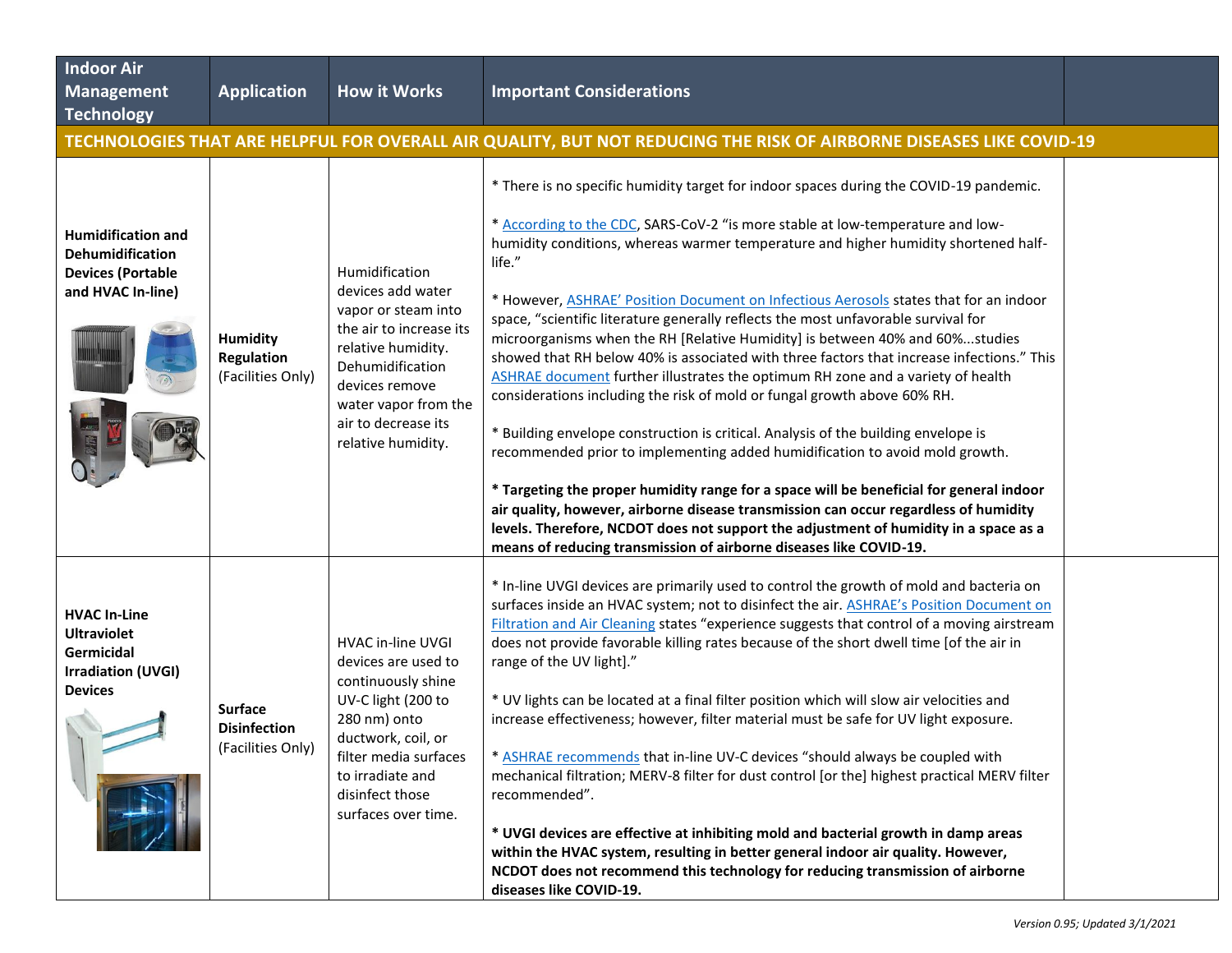| <b>Indoor Air</b><br><b>Management</b><br><b>Technology</b> | <b>Application</b>                                               | <b>How it Works</b>                                                                                                                                                                                                                                                                                                                        | <b>Important Considerations</b>                                                                                                                                                                                                                                                                                                                                                                                                                                                                                                                                                                                                                                                                                                                                                                                                                                                                           |  |
|-------------------------------------------------------------|------------------------------------------------------------------|--------------------------------------------------------------------------------------------------------------------------------------------------------------------------------------------------------------------------------------------------------------------------------------------------------------------------------------------|-----------------------------------------------------------------------------------------------------------------------------------------------------------------------------------------------------------------------------------------------------------------------------------------------------------------------------------------------------------------------------------------------------------------------------------------------------------------------------------------------------------------------------------------------------------------------------------------------------------------------------------------------------------------------------------------------------------------------------------------------------------------------------------------------------------------------------------------------------------------------------------------------------------|--|
|                                                             |                                                                  |                                                                                                                                                                                                                                                                                                                                            | TECHNOLOGIES THAT ARE HELPFUL FOR OVERALL AIR QUALITY, BUT NOT REDUCING THE RISK OF AIRBORNE DISEASES LIKE COVID-19                                                                                                                                                                                                                                                                                                                                                                                                                                                                                                                                                                                                                                                                                                                                                                                       |  |
| <b>Sorbent Air Cleaners</b>                                 | <b>Air Cleaning</b><br>(Removal of<br>VOCs)<br>(Facilities Only) | Sorbent air cleaners<br>remove<br>contaminants from<br>the airstream via<br>physical adsorption<br>and chemisorption<br>onto a sorbent<br>surface.                                                                                                                                                                                         | * Most sorbent air cleaners are effective at removing gaseous contaminants from the air,<br>but as stated by ASHRAE: "While there may be exceptions, most sorbent beds alone are<br>not generally efficient at removing viruses from airstreams."<br>* In EPA's 2018 Residential Air Cleaners Technical Summary document, "regular<br>replacement is required because its adsorption capacity is exhausted and physical<br>adsorption is a reversible process, meaning pollutants may not be permanently<br>captured." Therefore, this technology is not economically feasible for large scale HVAC<br>integration.<br>* This technology, while effective at removing VOCs from the air, is not well known nor<br>studied on its abilities to remove pathogens from airstreams. Accordingly, NCDOT does<br>not recommend this technology for reducing transmission of airborne diseases like<br>COVID-19. |  |
| <b>Demand Control</b><br><b>Ventilation (DCV)</b>           | <b>Outdoor Air</b><br><b>Ventilation</b><br>(Facilities Only)    | DCV devices use a<br>computer and an<br>array of CO <sub>2</sub> sensors<br>to dynamically adjust<br>for more or less<br>outdoor air<br>ventilation based on<br>occupancy (i.e. more<br>humans in the space<br>generate greater<br>quantities of exhaled<br>$CO2$ ); this helps<br>balance indoor air<br>quality and energy<br>efficiency. | * The CDC recommends increased outdoor ventilation as a helpful COVID-19 mitigation<br>strategy, however, the CDC released a statement in October of 2020 for building or HVAC<br>operators to "Disable Demand-Control Ventilation (DCV) controls that reduce air supply<br>based on temperature or occupancy."<br>* DCV systems can be valuable tools to balance HVAC performance and energy<br>efficiency under normal circumstances. However, because they can restrict outdoor air<br>ventilation, NCDOT does not endorse the use of this technology during the COVID-19<br>pandemic or a future health emergency involving an airborne disease.                                                                                                                                                                                                                                                      |  |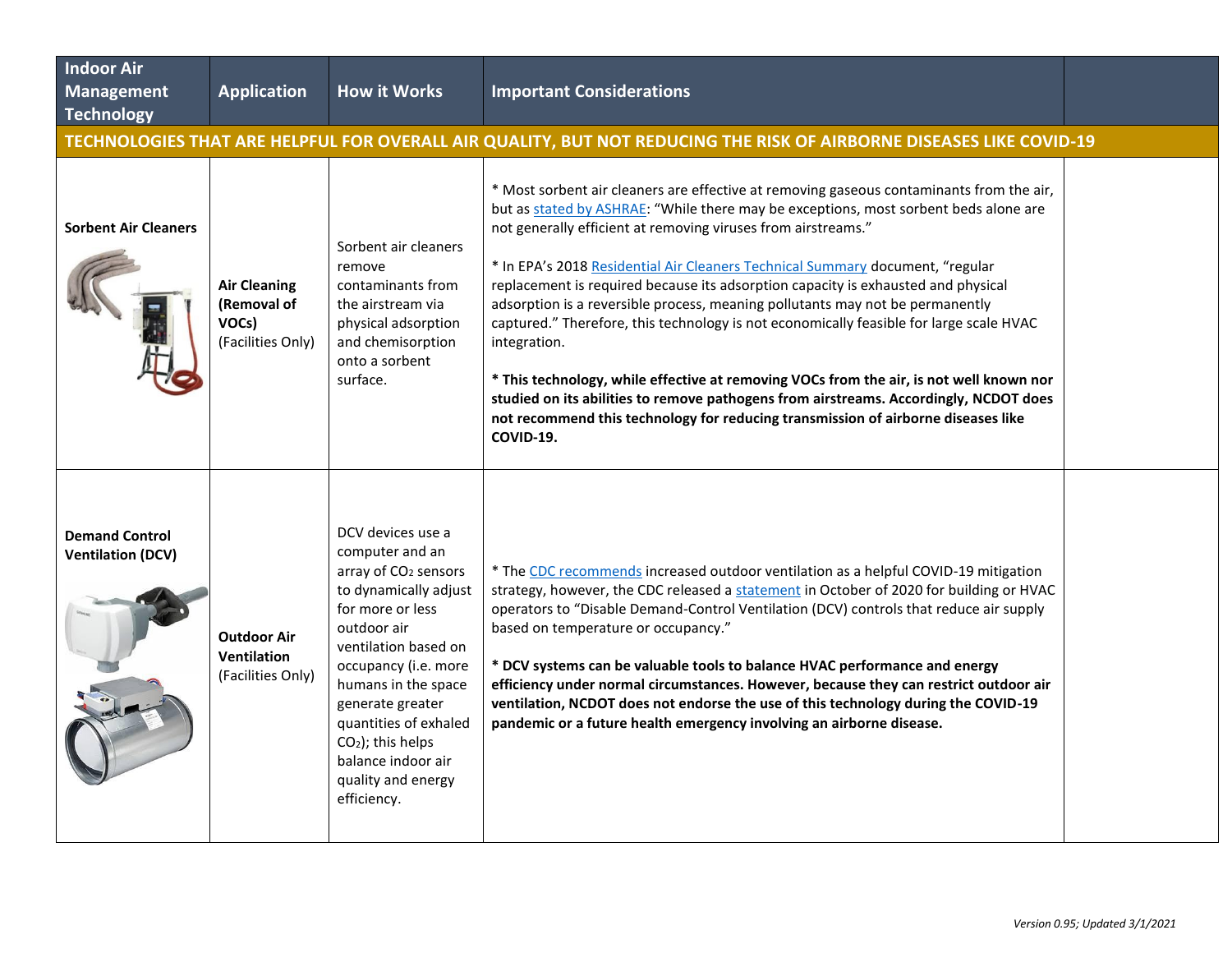| <b>Indoor Air</b><br><b>Management</b><br>Technology                                       | <b>Application</b>                    | <b>How it Works</b>                                                                                                                                                                                                                                                                             | <b>Important Considerations</b>                                                                                                                                                                                                                                                                                                                                                                                                                                                                                                                                                                                                                                                                                                                                                                                                                                                                                                                                                                                                                                                                                                                                                                                                                                                                                                                                                                                                                                                                             |  |
|--------------------------------------------------------------------------------------------|---------------------------------------|-------------------------------------------------------------------------------------------------------------------------------------------------------------------------------------------------------------------------------------------------------------------------------------------------|-------------------------------------------------------------------------------------------------------------------------------------------------------------------------------------------------------------------------------------------------------------------------------------------------------------------------------------------------------------------------------------------------------------------------------------------------------------------------------------------------------------------------------------------------------------------------------------------------------------------------------------------------------------------------------------------------------------------------------------------------------------------------------------------------------------------------------------------------------------------------------------------------------------------------------------------------------------------------------------------------------------------------------------------------------------------------------------------------------------------------------------------------------------------------------------------------------------------------------------------------------------------------------------------------------------------------------------------------------------------------------------------------------------------------------------------------------------------------------------------------------------|--|
| <b>TECHNOLOGIES TO AVOID</b>                                                               |                                       |                                                                                                                                                                                                                                                                                                 |                                                                                                                                                                                                                                                                                                                                                                                                                                                                                                                                                                                                                                                                                                                                                                                                                                                                                                                                                                                                                                                                                                                                                                                                                                                                                                                                                                                                                                                                                                             |  |
| Photocatalytic<br><b>Oxidization (PCO)</b><br>and Dry Hydrogen-<br><b>Peroxide Devices</b> | <b>Air Cleaning</b><br>(Disinfection) | PCO devices use UV<br>light and a catalyst<br>(usually titanium<br>dioxide) to cause a<br>"redox" chemical<br>reaction in which<br>oxidative gases can<br>break-down<br>pathogens. Some of<br>these devices<br>generate gaseous<br>hydrogen peroxide as<br>a byproduct of the<br>redox process. | * According to ASHRAE, some PCO devices are effective and "remove harmful<br>contaminants". However, "some are ineffective in reducing concentrations significantly;<br>manufacturer data should be considered carefully."<br>* According to ASHRAE, "Nearly all organic, gaseous indoor air contaminants and<br>microbes are subject to PCO decomposition [however, there exists] potential of an<br>incomplete oxidizing process, which produces by-products of reaction that can be more<br>toxic or harmful than the original constituents (e.g., formaldehyde)."<br>* EPA's 2018 Residential Air Cleaners Technical Summary document corroborates that<br>PCO devices "can generate harmful byproduct such as formaldehyde, and acetaldehyde,<br>and ozone".<br>* Due to the wide range of PCO and Dry Hydrogen-Peroxide Devices on the market and<br>their varying degrees of effectiveness and risk, including the generation of harmful<br>byproducts, NCDOT does not recommend the use of these devices in facilities or<br>vehicles.                                                                                                                                                                                                                                                                                                                                                                                                                                                              |  |
| <b>Vaporized Hydrogen</b><br>Peroxide (VHP)                                                | <b>Air Cleaning</b><br>(Disinfection) | Liquid Hydrogen-<br>Peroxide is diffused<br>into the space via a<br>nebulizing device to<br>disinfect the air.                                                                                                                                                                                  | * There has been limited research on the effectiveness and safety of VHP when<br>generated inside active HVAC ducts and occupied spaces.<br>* OSHA's permissible exposure limit (PEL) for hydrogen peroxide is "1 part per million<br>(ppm) as an 8-hr Time Weighted Average (TWA)," which is what most VHP device<br>manufacturers cite as a basis for safety of their product. However, those devices typically<br>aim to maintain a constant 1ppm ambient concentration of VHP. And according to OSHA,<br>"TWA is the employee's average airborne exposure in any 8-hour work shift of a 40-hour<br>work week which shall not be exceeded." Pending any credible, peer-reviewed, and<br>published scientific studies to the contrary, the concentration of VHP required to<br>inactivate airborne viruses will likely be unsafe for workers to inhale.<br>* ASHRAE mentions that for VHP treatment to be safe, "the space MUST be unoccupied<br>during VHP treatment. Requires spaces to be sealed, including all doorways.<br>plumbing/electrical penetrations and HVAC supply and return vents, to prevent vapor<br>from escaping. After prescribed exposure times, remaining H <sub>2</sub> O <sub>2</sub> vapor is scrubbed from<br>the space."<br>* Due to the hazards associated with breathing hydrogen peroxide and the lack of<br>research on VHP treatment for safely disinfecting the air in occupied spaces, NCDOT<br>recommends against the use of these devices in facilities or vehicles. |  |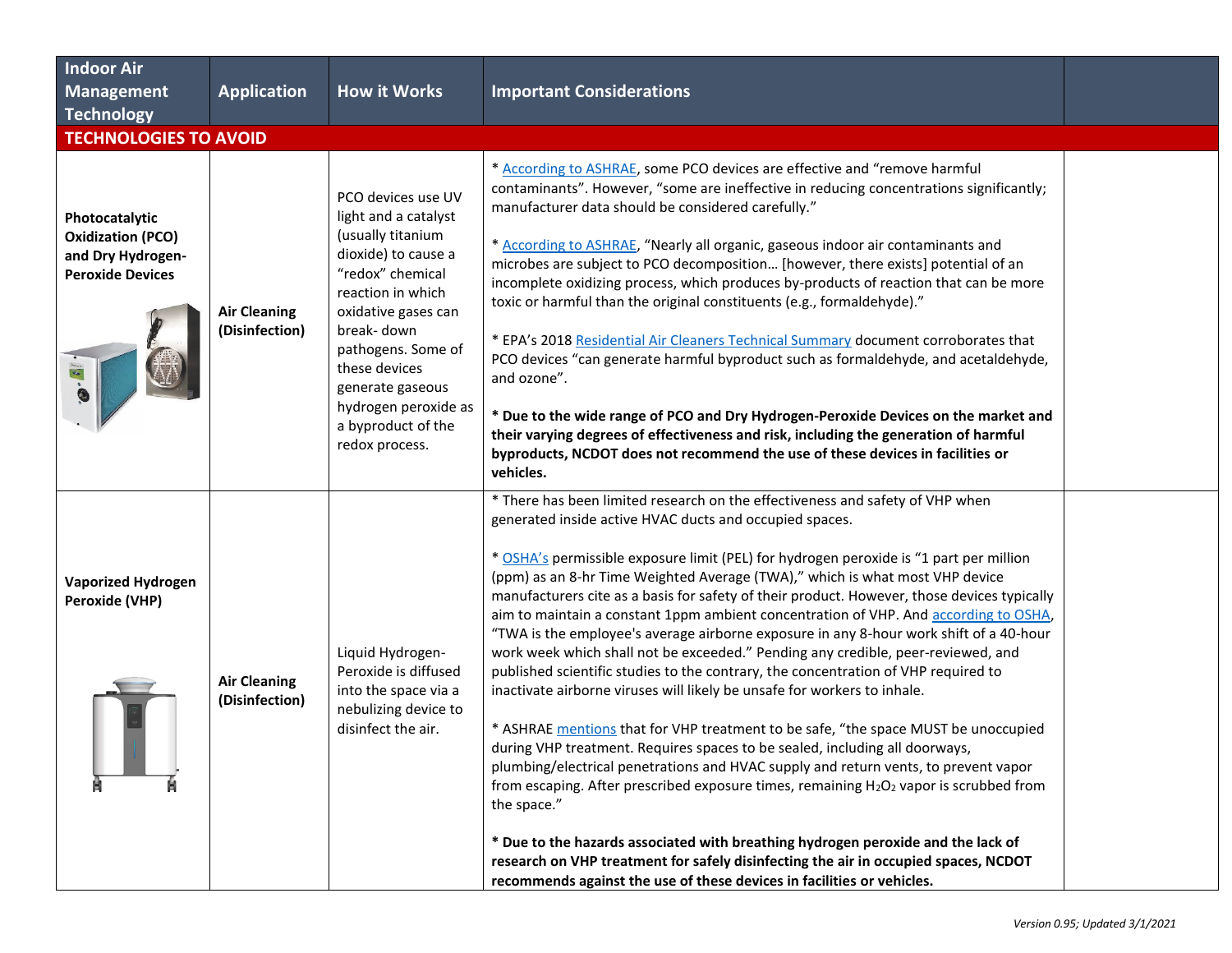| <b>Indoor Air</b><br><b>Management</b><br>Technology           | <b>Application</b>                    | <b>How it Works</b>                                                                                                                                  | <b>Important Considerations</b>                                                                                                                                                                                                                                                                                                                                                                                                                                                                                                                                                                                                                                                                                                                                                                                                                                                           |  |  |  |  |
|----------------------------------------------------------------|---------------------------------------|------------------------------------------------------------------------------------------------------------------------------------------------------|-------------------------------------------------------------------------------------------------------------------------------------------------------------------------------------------------------------------------------------------------------------------------------------------------------------------------------------------------------------------------------------------------------------------------------------------------------------------------------------------------------------------------------------------------------------------------------------------------------------------------------------------------------------------------------------------------------------------------------------------------------------------------------------------------------------------------------------------------------------------------------------------|--|--|--|--|
|                                                                | <b>TECHNOLOGIES TO AVOID</b>          |                                                                                                                                                      |                                                                                                                                                                                                                                                                                                                                                                                                                                                                                                                                                                                                                                                                                                                                                                                                                                                                                           |  |  |  |  |
| <b>Intentional Ozone</b><br>Generation                         | <b>Air Cleaning</b><br>(Disinfection) | Intentional<br>generation of ozone<br>using corona<br>discharge, UV, or<br>other methods to<br>oxidize odorous<br>compounds, gases,<br>and microbes. | * According to ASHRAE, "Ozone is harmful for health and exposure to ozone creates risk<br>for a variety of symptoms and diseases associated with the respiratory tract [and]<br>should only be considered for disinfection on unoccupied spaces."<br>* The <b>EPA</b> also states "If used at concentrations that do not exceed public health<br>standards, ozone applied to indoor air does not effectively remove viruses, bacteria,<br>mold, or other biological pollutants."<br>* Due to the hazards associated with the use of ozone in occupied spaces, NCDOT does<br>not recommend the use of these devices in facilities or vehicles.                                                                                                                                                                                                                                             |  |  |  |  |
| <b>Chemical Air</b><br><b>Treatment</b><br>Photo not available | <b>Air Cleaning</b><br>(Disinfection) | A proprietary<br>chemical solution is<br>diffused into<br>occupied spaces via a<br>mister or nebulizing<br>device to disinfect<br>the air.           | * New products are coming into the marketplace at the time of this writing, including<br>one that is "an airborne virucide used with water-based haze and fog machines" that<br>claim to kill SARS-CoV-2 in the air.<br>* Despite claims of key ingredients being non-toxic, further study is needed to determine<br>if chronic exposure to the fog might perform and/or cause unintended health effects in a<br>field environment. Such studies would include peer-reviewed analysis of virucidal activity<br>in field conditions, impacts of air change rate on effectiveness, and unintentional<br>generation of irritants when the chemical is heated.<br>* Further research is needed before NCDOT can consider endorsing this technology;<br>until that research is performed and evaluated by NCDOT and its partners, NCODT does<br>not recommend the adoption of such technology. |  |  |  |  |
| <b>Plasma Devices</b>                                          | <b>Air Cleaning</b><br>(Disinfection) | An electric arc is<br>created which ionizes<br>incoming gases and<br>molecular bonds are<br>broken down to<br>transform pollutants                   | * In EPA's 2018 Residential Air Cleaners Technical Summary document, "[A] wide variety<br>of plasma generation types yields confusion on how a product actually works.<br>Byproducts are formed from many plasma technologies, including particles, ozone,<br>formaldehyde, carbon monoxide, chloroform, nitrogen oxides, and a large number of<br>other organic gases. Most studies have investigated gaseous removal while fewer have<br>evaluated particle removal."<br>* Due to the harmful byproducts that can be generated by Plasma devices, NCDOT<br>does not recommend the use of these devices in facilities or vehicles.                                                                                                                                                                                                                                                       |  |  |  |  |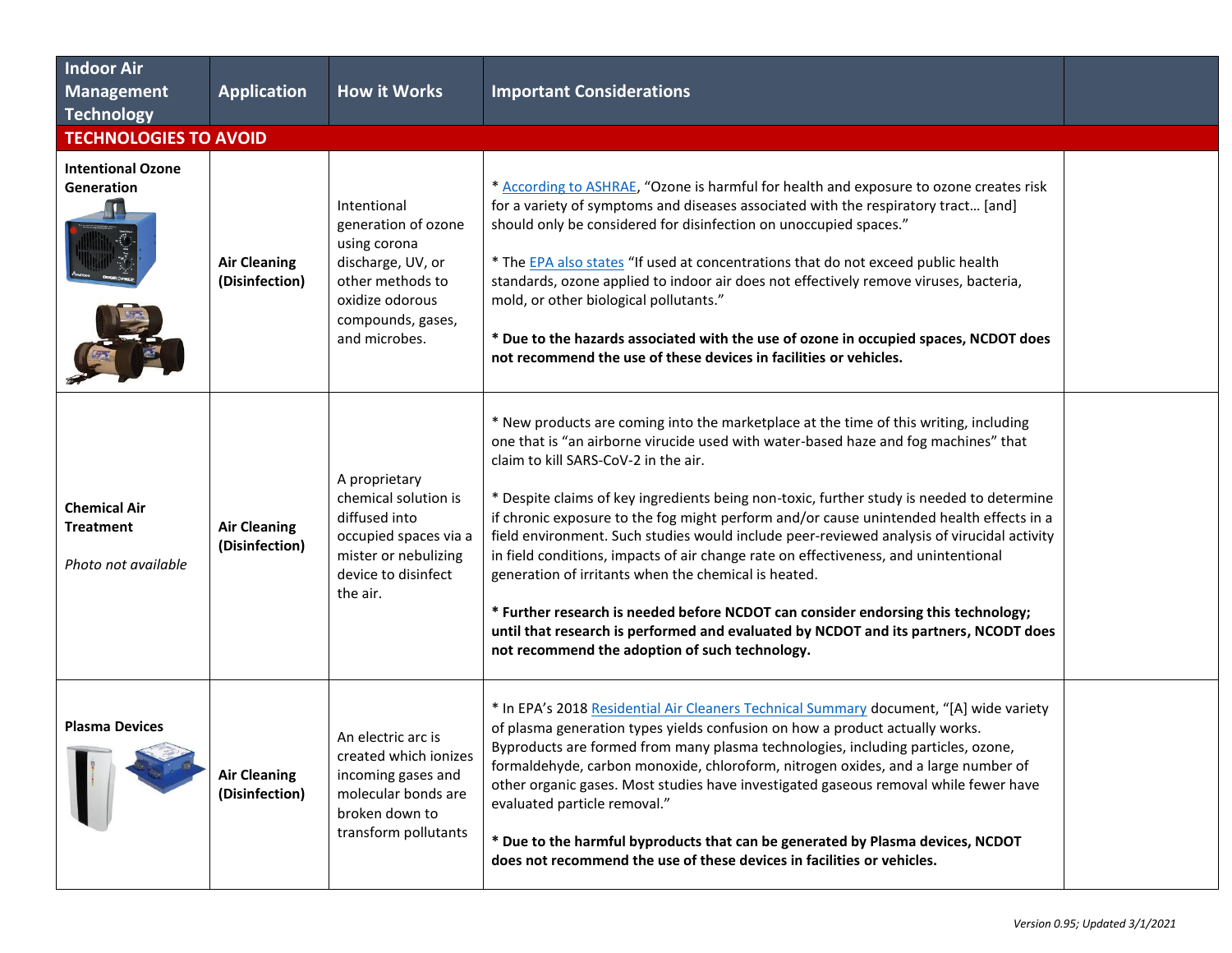| <b>Indoor Air</b><br>Management<br><b>Technology</b>                    | <b>Application</b>                    | <b>How it Works</b>                                                                                                                                                                                                                                | <b>Important Considerations</b>                                                                                                                                                                                                                                                                                                                                                                                                                                                                                                                                                                                                                                                                                                                                                                                                                                                                                                                                                                                                                                                                                                                                                                                                                                                                                                                               |  |
|-------------------------------------------------------------------------|---------------------------------------|----------------------------------------------------------------------------------------------------------------------------------------------------------------------------------------------------------------------------------------------------|---------------------------------------------------------------------------------------------------------------------------------------------------------------------------------------------------------------------------------------------------------------------------------------------------------------------------------------------------------------------------------------------------------------------------------------------------------------------------------------------------------------------------------------------------------------------------------------------------------------------------------------------------------------------------------------------------------------------------------------------------------------------------------------------------------------------------------------------------------------------------------------------------------------------------------------------------------------------------------------------------------------------------------------------------------------------------------------------------------------------------------------------------------------------------------------------------------------------------------------------------------------------------------------------------------------------------------------------------------------|--|
| <b>TECHNOLOGIES TO AVOID</b>                                            |                                       |                                                                                                                                                                                                                                                    |                                                                                                                                                                                                                                                                                                                                                                                                                                                                                                                                                                                                                                                                                                                                                                                                                                                                                                                                                                                                                                                                                                                                                                                                                                                                                                                                                               |  |
| <b>Ionization Devices</b><br>(Portable and/or Not<br>UL 2998 Certified) | <b>Air Cleaning</b>                   | Portable ionizing<br>devices use static<br>electricity to get<br>smaller particles (like<br>a respiratory droplet)<br>to stick to larger<br>particles (like a piece<br>of dust) so they<br>respond quicker to<br>gravity and fall to the<br>floor. | * Portable ionizing devices may cause particles to fall more quickly to the ground but not<br>at a rate that has any appreciable reduction in risk for airborne disease transmission.<br>* Ionization devices without a UL 867 or UL 2998 certification have not been evaluated<br>by a credible organization for ozone production at levels considered safe for public<br>health.<br>* ASHRAE states "Studies of ionizers have shown results ranging from no benefit to some<br>benefit for acute health symptoms Negative health effects arise from exposure to<br>ozone and its reaction products. Consequently, devices that use the reactivity of ozone<br>for cleaning the air should not be used in occupied spaces. Extreme caution is warranted<br>when using devices in which ozone is not used for the purpose of air cleaning but is<br>emitted unintentionally during the air-cleaning process as a by-product of their<br>operation."<br>* Devices with UL 2998 certification were evaluated according to industry standards and<br>were determined to produce virtually zero ozone during their operation.<br>* Due to few perceived health benefits as well as ozone hazards associated with<br>portable ionizers and ionizers without UL 2998 certification, NCDOT recommends<br>against the use of these devices in facilities or vehicles. |  |
| <b>UV-C Portable Room</b><br><b>Decontamination</b>                     | <b>Surface</b><br><b>Disinfection</b> | Portable UV-C (200<br>nm to 280 nm) lamps<br>are placed in a space<br>for a period of time<br>to irradiate and<br>disinfect surfaces<br>within the effective<br>range of the device.                                                               | * The FDA states that "Direct exposure of skin and eyes to UV-C radiation from some UV-<br>C lamps may cause painful eye injury and burn-like skin reactions Some UV-C lamps<br>generate ozone [and] UV-C can degrade certain materials, such as plastic, polymers,<br>and dyed textile." Thus, these portable UVGI devices are designed for surface<br>disinfection in unoccupied spaces, not disinfecting the air in occupied spaces.<br>* Because portable UVGI products are designed only for surface disinfection in<br>unoccupied spaces, NCDOT does not recommend the use of these devices for air<br>treatment.                                                                                                                                                                                                                                                                                                                                                                                                                                                                                                                                                                                                                                                                                                                                       |  |